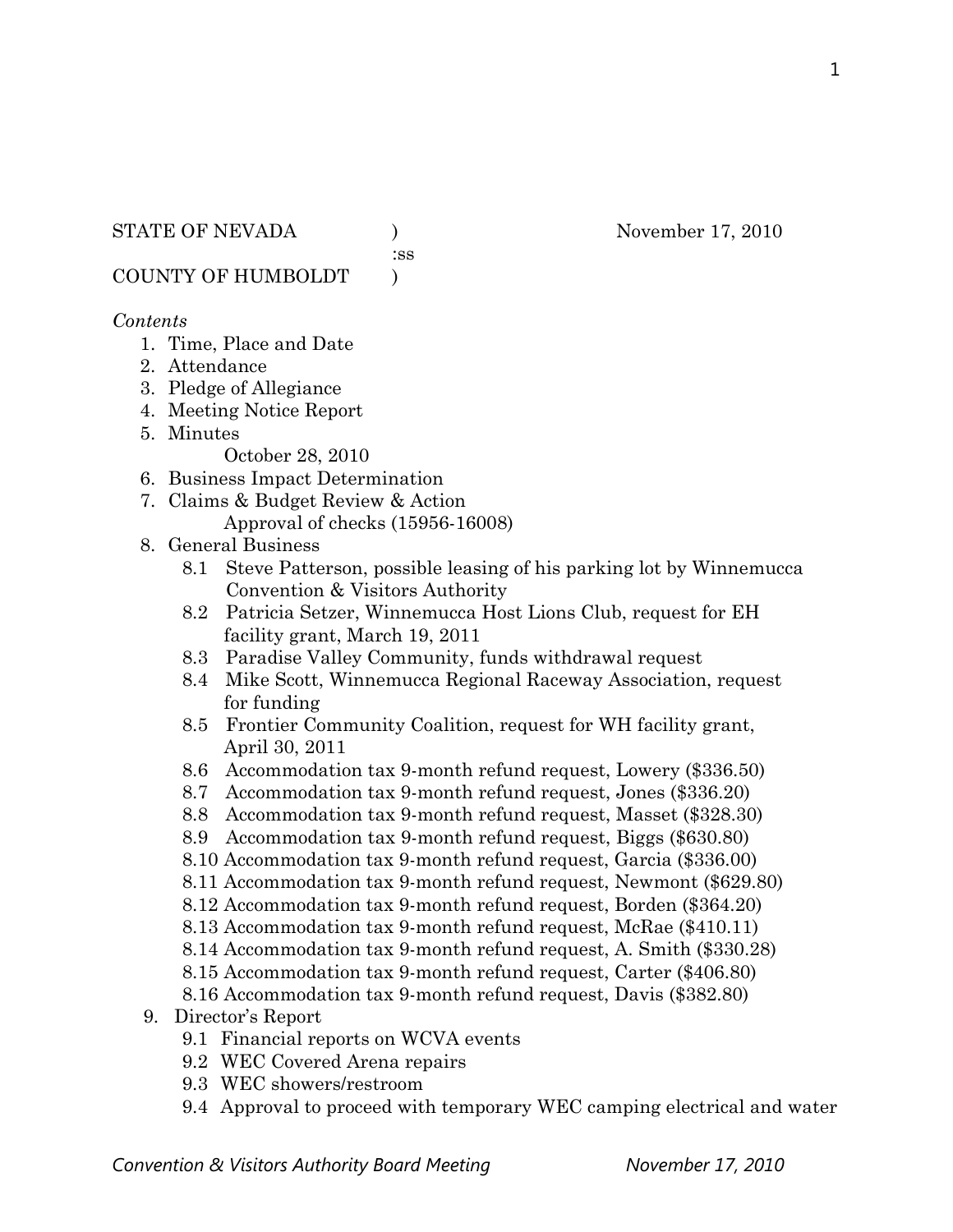- 9.5 Silver State International Rodeo update
- 10. Board Secretary & Counsel Report
	- 10.1 Monthly report including compliances
	- 10.2 Chamber of Commerce report
	- 10.3 Border motel accounts and possible lien requests
	- 10.4 Status and possible action on bid specs for paint & carpet for East Hall
	- 10.5 Status of Gaming Application for Run-A-Mucca lottery
- 11. Board Administrator
	- 11.1 October reports
	- 11.2 Option to diversity cash investments and authorization to fund/transfer
- 12. Other Reports
- 13. Next Meeting Date
- 14. Adjournment

### **MINUTES NOVEMBER 17, 2010**

- **1. Time, Place and Date.** The Winnemucca Convention and Visitors Authority met in regular session in full conformity with the law at the Winnemucca Convention Center, West Hall, Winnemucca, Nevada at 4:00 pm on Wednesday, November 17, 2010 with Chairman Terry Boyle presiding.
- *2.* **Attendance.** *Convention and Visitors Authority Board Officials Present:*

| Terry Boyle           | Chairman and Hotel Representative         |
|-----------------------|-------------------------------------------|
| Rodd William Stowell  | Vice Chairman and Business Representative |
| Don Stoker            | Treasurer and Motel Representative        |
| Dan Cassinelli        | County Representative                     |
| Joyce Sheen           | City Representative                       |
| <b>Bill Macdonald</b> | Secretary and Counsel                     |
| Kendall Swensen       | Board Administrator                       |

*Convention and Visitors Authority Board Officials Absent:*  None

| <b>Staff Members Present:</b> |          |
|-------------------------------|----------|
| Kim Petersen                  | Director |
| <b>Shelly Noble</b>           | Administ |
|                               |          |

*Others Present:*  Steve Patterson Ormacheas Dave Roden USBank

nistrative Clerk

Patricia Setzer Wmca Host Lions Club Sandy Curutchet Frontier Community Coalition

Convention & Visitors Authority Board Meeting November 17, 2010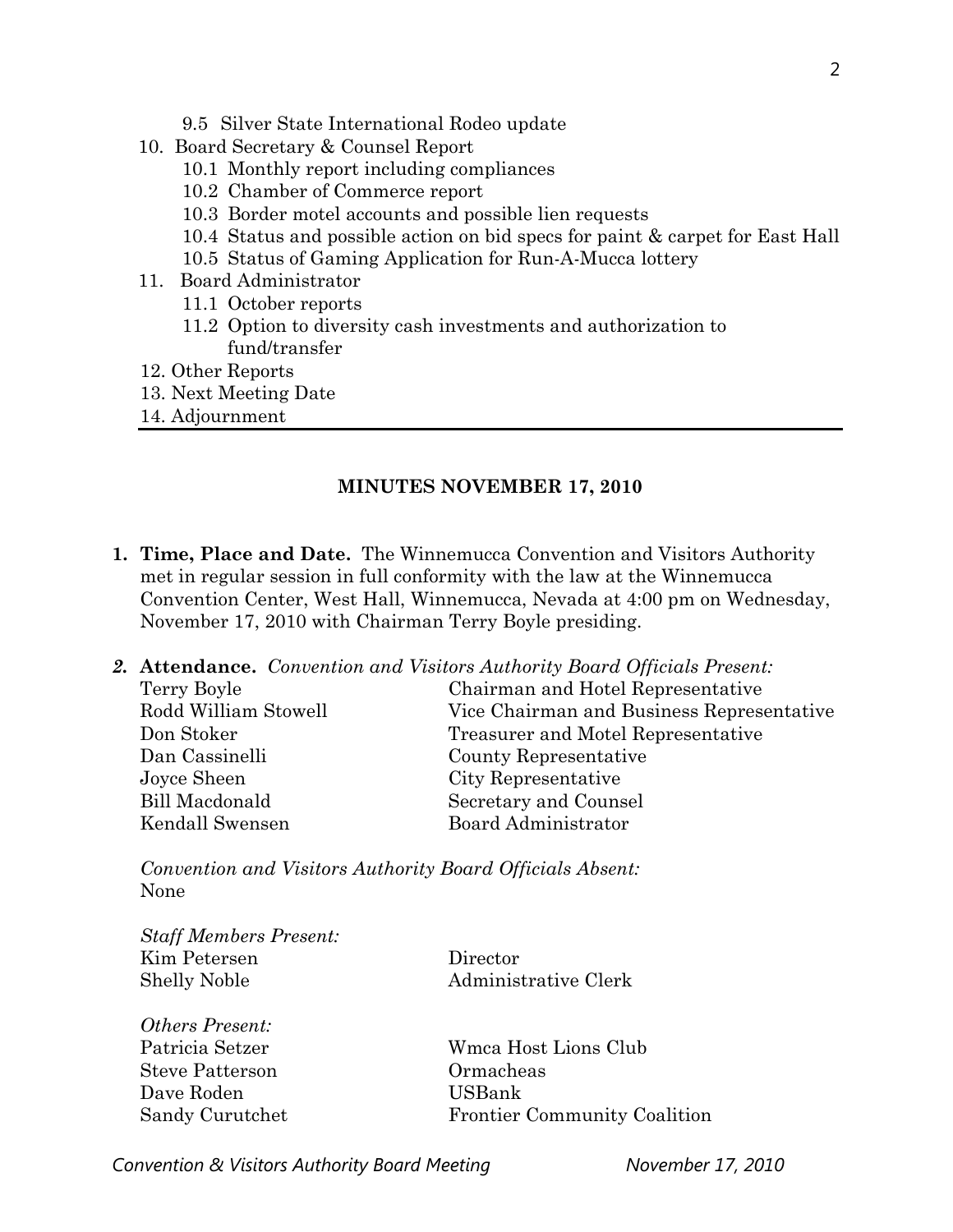| Colette Hansen | <b>Frontier Community Coalition</b> |
|----------------|-------------------------------------|
| Laura Hummel   | Denim                               |

## **3. Pledge of Allegiance.**

## **4. Meeting Notice Report.**

Chairman Boyle reported that notice, including meeting agenda, was posted by Shelly Noble by 9:00 am Friday, November 12, 2010 at Humboldt County Library, Court House, Post Office, City Hall and Convention Center West Hall. No persons have requested mailed notice during the past six months.

## **5. Minutes.**

Prior meeting minutes of October 28, 2010 were reviewed. *Rodd William Stowell made a motion to accept the minutes of the October 28, 2010 meeting. Motion carried, 3-0. Joyce Sheen and Dan Cassinelli abstained as they were not able to attend this meeting.* 

- **6. Business Impact Determination.** After review of the November 17, 2010 agenda, *Don Stoker made a motion that no proposed agenda item is likely to impose a direct and significant economic burden on a business or directly restrict formation, operation, or expansion of a business. The motion carried, 5-0.*
- **7. Claims.** The following claims were submitted for payment and approved on November 17, 2010:

| BANK ACCOUNT      | <b>CHECK NUMBERS</b> | <b>AMOUNT</b> |
|-------------------|----------------------|---------------|
| Nevada State Bank | 15956-16008          | \$98,478.09   |

*Don Stoker made a motion to approve all claims as submitted. The motion carried unanimously, 5-0.* 

## **8. General Business.**

# **8.1 Steve Patterson, possible leasing of his parking lot by Winnemucca Convention & Visitors Authority**

The Convention Center continues to book more and more meetings and events throughout the year and parking has become an issue, especially when some of the mines have large trainings and take up all available parking spaces that would normally be used by patrons of local businesses. Steve is here tonight to propose that the WCVA enter into some type of agreement with him so that our patrons can have use of the parking lot north of Ormacheas. This is about a half-block from the Convention Center on Melarkey Street. Currently there is a house on part of this lot but Steve plans on removing it and making improvements before he sells or leases it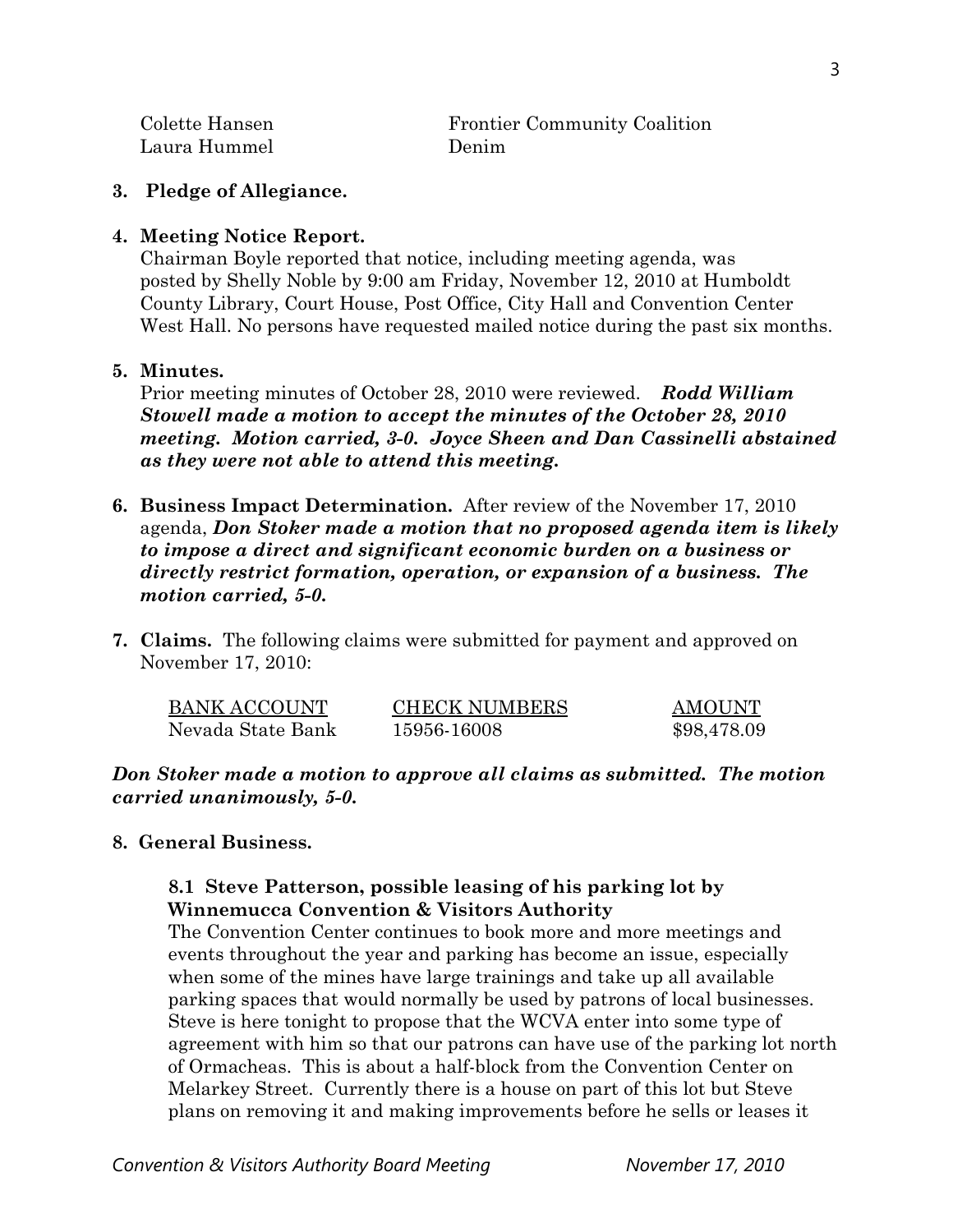out. He estimates that it would allow for 70 parking spaces. Don asked the board if there was any interest in contacting the Twichell family to see if they would like to enter into talks again for the lot directly across the street from the Convention Center. This would be a more convenient location for Convention Center parking. Board members agreed that this was something they would like to pursue. If there is no interest from the Twichells in selling this lot we will contact Steve about possibly moving forward with his property.

## **8.2 Patricia Setzer, Winnemucca Host Lions Club, request for EH facility grant, March 19, 2011**

Once again, the Lions Club, Humboldt General Hospital and the American Red Cross are hosting a health fair that is open to the public. There will be health screenings available at a reduced cost as well as information provided free of charge. Their average attendance is usually around 400. Ms. Setzer is here today to request a facility grant for the main floor of the East Hall on March 19, 2011 for this event. *Don Stoker made a motion approving a \$600 facility grant for the East Hall main floor for the Lions Club Health Fair on March 19, 2011. Motion carried unanimously, 5-0.*  Winnemucca Host Lions Club, Humboldt General Hospital and the American Red Cross are responsible for any other customary Convention Center charges that they may incur.

### **8.3 Paradise Valley Community, funds withdrawal request**

The Paradise Valley Community, Inc. is requesting \$346 from their Small Community Grant. This is the cost of advertising for their annual Chili Cook-off. This request and a copy of their meeting minutes approving this request were included in the documentation provided to WCVA. *Dan Cassinelli made a motion approving a \$346 withdrawal from the Paradise Valley Small Community Grant funding. Motion carried unanimously, 5-0.* 

## **8.4 Mike Scott, Winnemucca Regional Raceway Association, request for funding**

Mike was not able to be here today but Kim has been doing some research into requirements and possible restroom alternatives that would enable racing to take place next spring. As Mike stated last month, the Nevada Health Department is requiring an engineered septic system at their location on Jungo Road. According to the local office, even though the facility is only in use 12-14 days per year, these are the requirements that must be followed. Kim is attempting to get a copy of the applicable statutes and also speak with someone with the Health Department in Carson City to see if their interpretation is the same as the local office. One alternative presented was the use of totally self-contained restrooms that would also include sinks with running water. A representative from the state Environmental Agency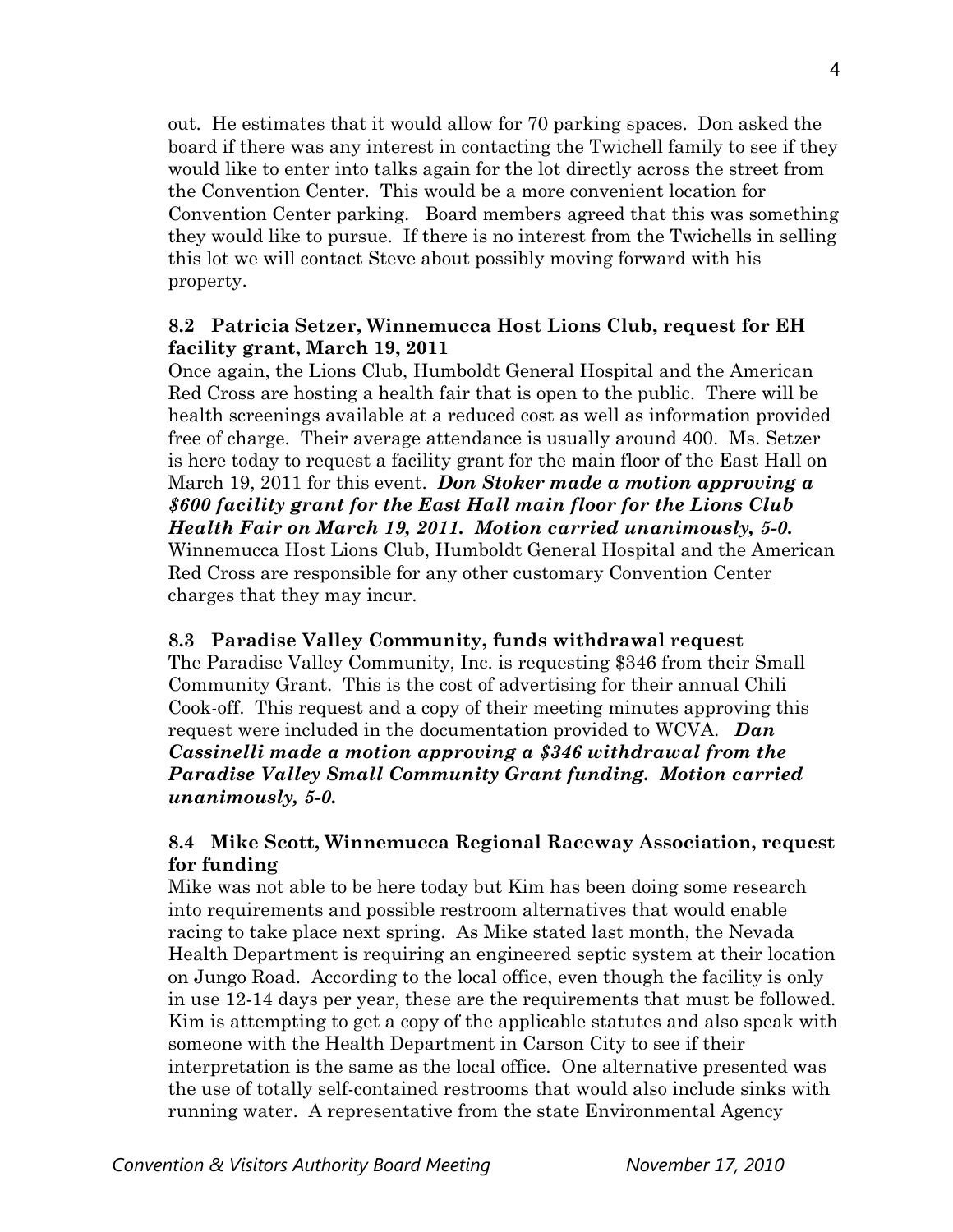stated that he did not know why this would not be acceptable. Kim will continue to collect information and also ask Cindy Ulch, local Health Department contact, to attend a future meeting so that board members can ask her questions directly. Even so, the question came up again about the wisdom of WCVA expending funds on private land and whether or not they want to continue to support local stock car racing.

# **8.5 Frontier Community Coalition, request for WH facility grant, April 30, 2011**

Collette Hansen and Sandy Curutchet are here today representing Frontier Community Coalition. This organization serves Humboldt, Lander and Pershing Counties with a variety of outreach programs. As with similar organizations, their funding has been reduced and they are planning a fundraiser in support of their programs on April 30, 2011. *Rodd William Stowell made a motion approving a \$750 facility grant (\$600 West Hall, \$150 kitchen) for the Frontier Community Coalition Fundraiser on April 30, 2011. Motion carried unanimously, 5-0.* 

Frontier Community Coalition is responsible for the deposit and any other customary Convention Center charges that they may incur.

- **8.6 Accommodation tax 9-month refund request, Lowery (\$336.50)**
- **8.7 Accommodation tax 9-month refund request, Jones (\$336.20)**
- **8.8 Accommodation tax 9-month refund request, Masset (\$328.30)**
- **8.9 Accommodation tax 9-month refund request, Biggs (\$630.80)**
- **8.10 Accommodation tax 9-month refund request, Garcia (\$336)**
- **8.11 Accommodation tax 9-month refund request, Newmont (\$629.80)**
- **8.12 Accommodation tax 9-month refund request, Borden (\$364.20)**
- **8.13 Accommodation tax 9-month refund request, McRae (\$410.11)**
- **8.14 Accommodation tax 9-month refund request, A. Smith (\$330.28)**
- **8.15 Accommodation tax 9-month refund request, Carter (\$406.80)**
- **8.16 Accommodation tax 9-month refund request, Davis (\$382.80)**

*Rodd William Stowell made a motion to approve the 9-month accommodation tax refunds for Ralph Lowery (\$336.50), Kevin Jones (\$336.20), Daniel Masset (\$328.30), Christy Biggs (\$630.80), Leroy*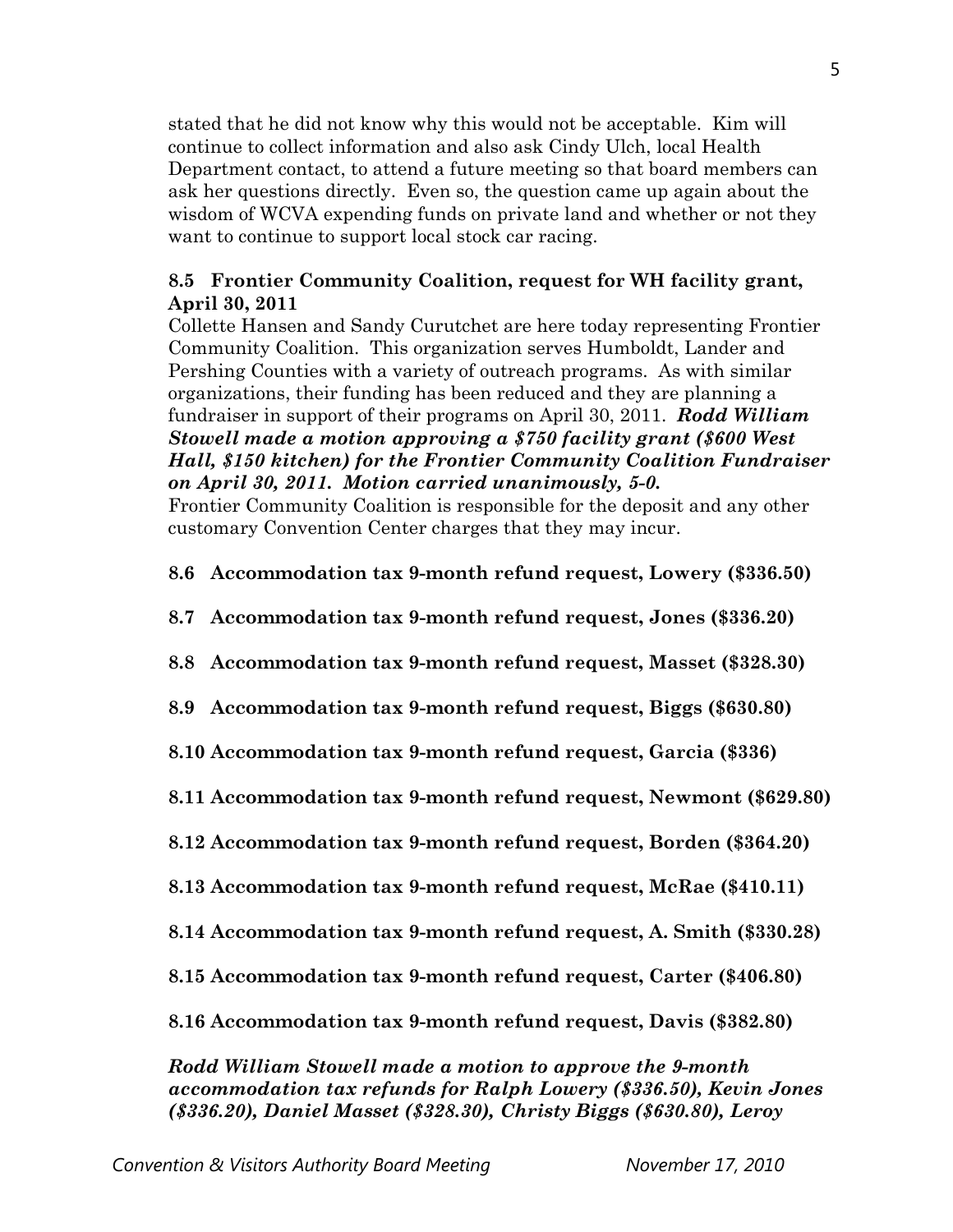*Garcia (\$336), Newmont Mining Corp. (\$629.80), Terry Borden (\$362.20), Donald & Barbara McRae (\$410.11), Aaron Smith (\$330.28), Gregory Carter (\$406.80) and Kenny Davis (\$382.80). Motion carried unanimously, 5-0.* 

## **9. Director's Report.**

### **9.1 Financial reports on WCVA events**

The financial reports from the Tri-County Fair and the Ranch Hand Rodeo were included in the board packets for review.

#### **9.2 WEC Covered Arena repairs**

The repairs have been made to the arena and a weather station installed at the WEC which will send alerts to Kim's computer and phone when wind gusts reach 35 mph. Once the winds exceed 35 mph we have to close the arena. The weather station provides reports each day on a variety of weather statistics.

#### **9.3 WEC showers/restroom**

As reported last month, we need to have additional showers available if we are going to finalize the agreement with Silver State International Rodeo. The firm that Kim has found to rent portable showers from does not have any available on the dates we need them. Kim is researching the cost to purchase portable showers and will report back to this board at a future meeting. Besides SSIR, they could also be used for our other events.

## **9.4 Approval to proceed with temporary WEC camping electrical and water**

No report.

#### **9.5 Silver State International Rodeo update**

Bill and Kim are almost done with the contract for this event. Once it is finalized, we will start to publicize this event.

### **10. Secretary & Counsel, Monthly Report.**

### **10.1 Monthly report including compliances**

Bill presented his report for October.

### **10.2 Chamber of Commerce report**

This is included in Bill's packet.

#### **10.3 Border motel accounts and possible lien requests**

Bill is requesting authorization from this board to pursue liens against the motels that we continue to have issues with as far as collection of room taxes,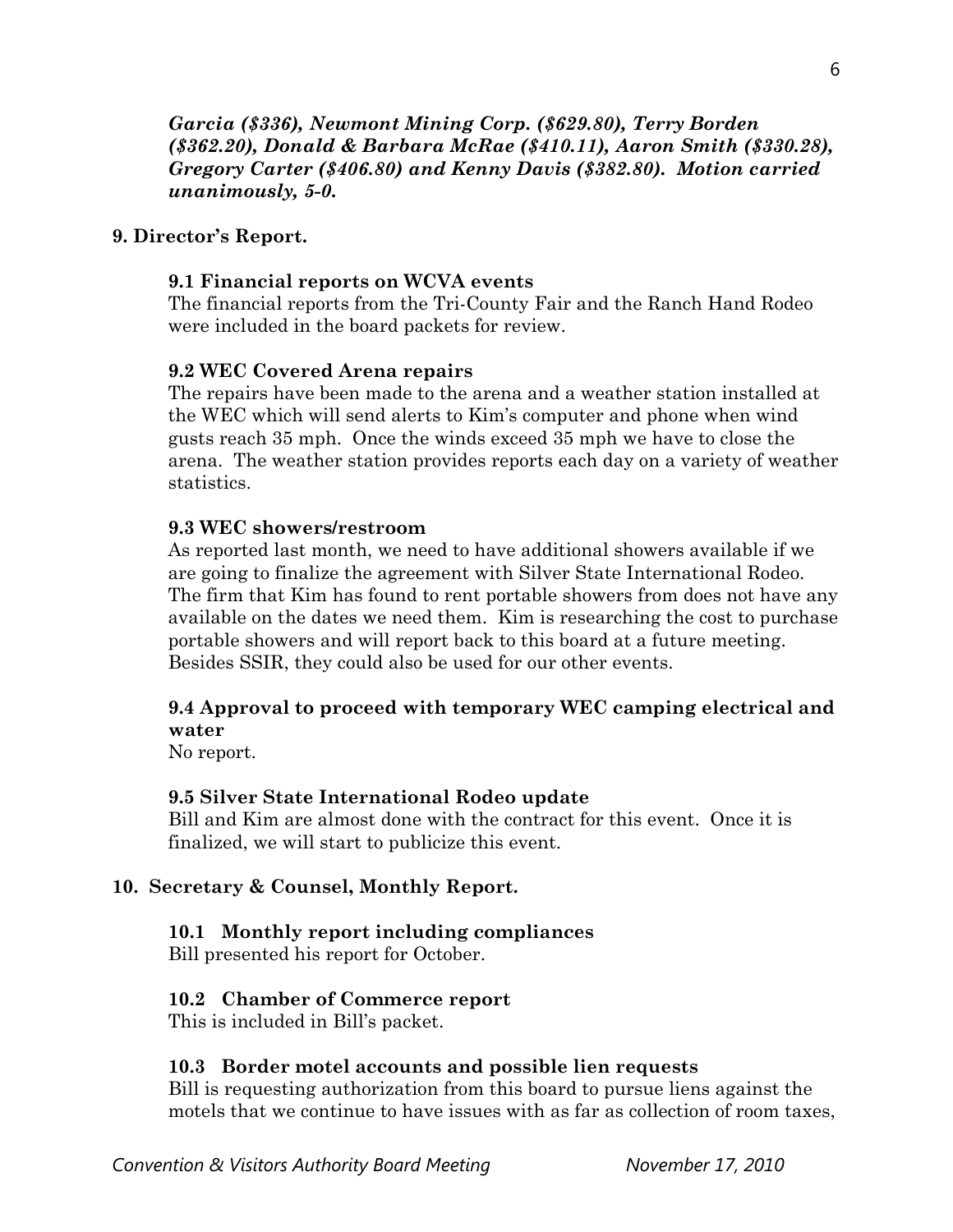delinquent room tax, penalties and interest. *Joyce Sheen made a motion authorizing Board Secretary Bill Macdonald to give final notice to the McDermitt Motel and the Diamond A Motel that liens will be filed if their room taxes are not made current. If they do not respond, Bill will proceed with filing liens against these properties for room taxes, penalties and interest due to the Winnemucca Convention & Visitors Authority. Motion carried unanimously, 5-0.* 

# **10.4 Status and possible action on bid specs for paint & carpet for East Hall**

Dave Dins is preparing a bid for paint in the East Hall. Some of the work will be very time consuming since the wall paper will have to be removed and the walls repaired before paint can be applied. We have received carpet samples from Desert Design and preparation of these specs is proceeding also.

# **10.5 Status of Gaming Application for Run-A-Mucca lottery**

We should have approval on this application by mid-December. We can then proceed with selling raffle tickets for the RAM motorcycle.

# **11. Board Administrator.**

## **11.1 October financial reports**

Room taxes were up this month but this is to be expected with the increase in the room tax amount collected and the influx of pipeline workers that are currently residing in many of the local properties.

# **11.2 Options to diversify cash investments and authorization to fund/transfer**

After last month's presentations by Grant Slocumb of Wells Fargo Advisors and Walt Vetter of Edward Jones, Kendall has prepared his recommendation as to how the WCVA funds should be allocated for investment. He recommends that \$500,000 be invested with Edward Jones in their Goldman Sachs Short Duration Government Fund (18-month fund). Additionally, \$750,000 be invested with Wells Fargo Advisers. \$500,000 in their 12-month Sentinel Government Securities Fund and \$250,000 in their Sentinel Short Maturity Government Fund which has no minimum time requirement, so is liquid. This will leave approximately \$600,000 in the Local Government Investment Pool. Kendall will complete the necessary paperwork to get these accounts established.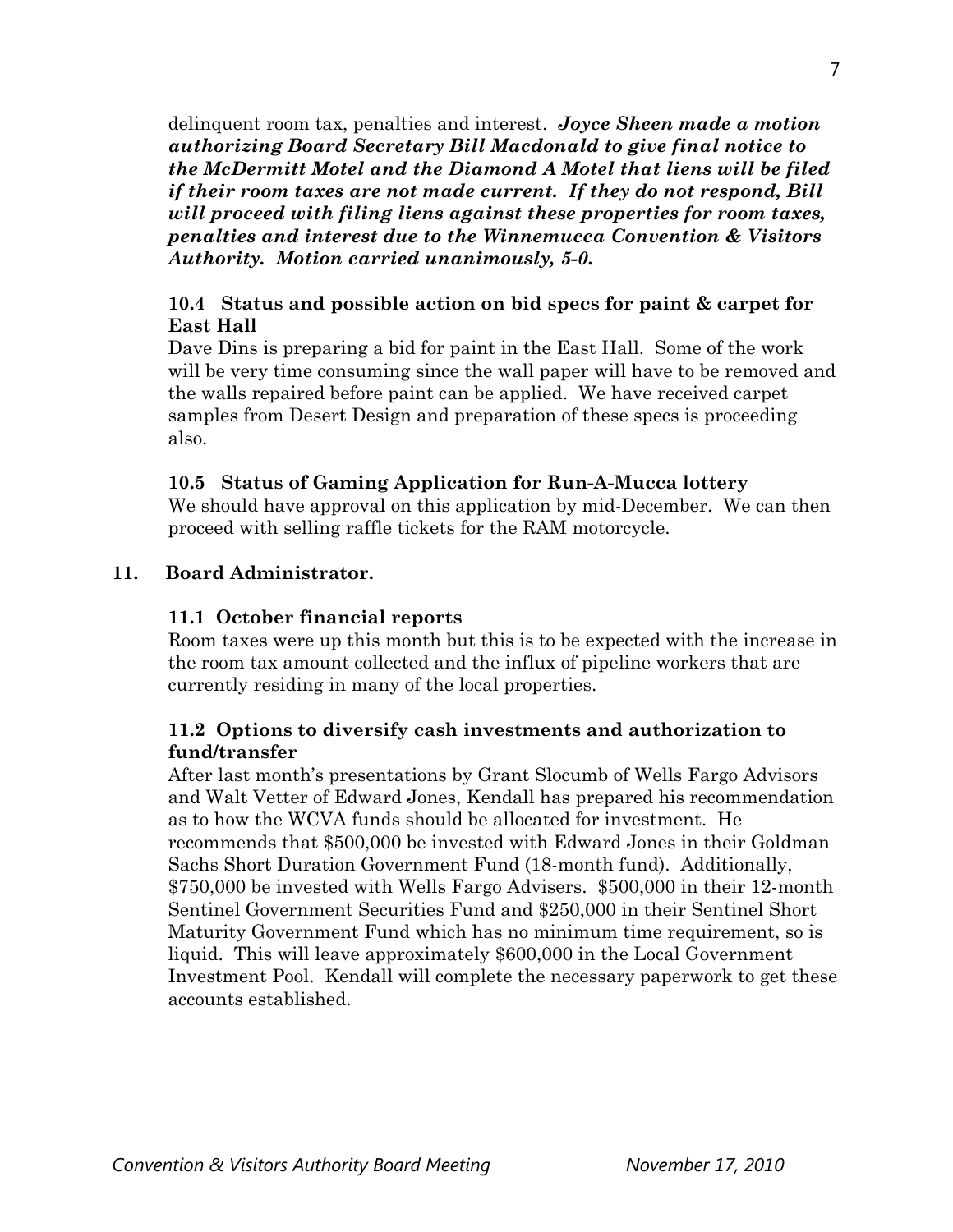## **12. Other Business**

## **12.1 WSRRA Ranch Hand Rodeo Finals**

For its first year, this event went very well. It was well attended people Kim and others have talked with enjoyed the event. As with every event, there are some changes that will need to be made in the future but, overall, it went quite well.

# **13. Regular Business. Next Meeting. The Board confirmed the next regular meeting date of Wednesday, December 15 2010, 4:00 pm.**

## **14. Adjourn.** *Don Stoker made a motion to adjourn this meeting. Motion carried unanimously, 5-0.*

The meeting was adjourned at 5:30 pm to the next regular meeting, or to the earlier call of the Chairman or to the call of any three (3) members of the Board on three (3) working days notice.

Respectfully submitted,

Shelly Noble